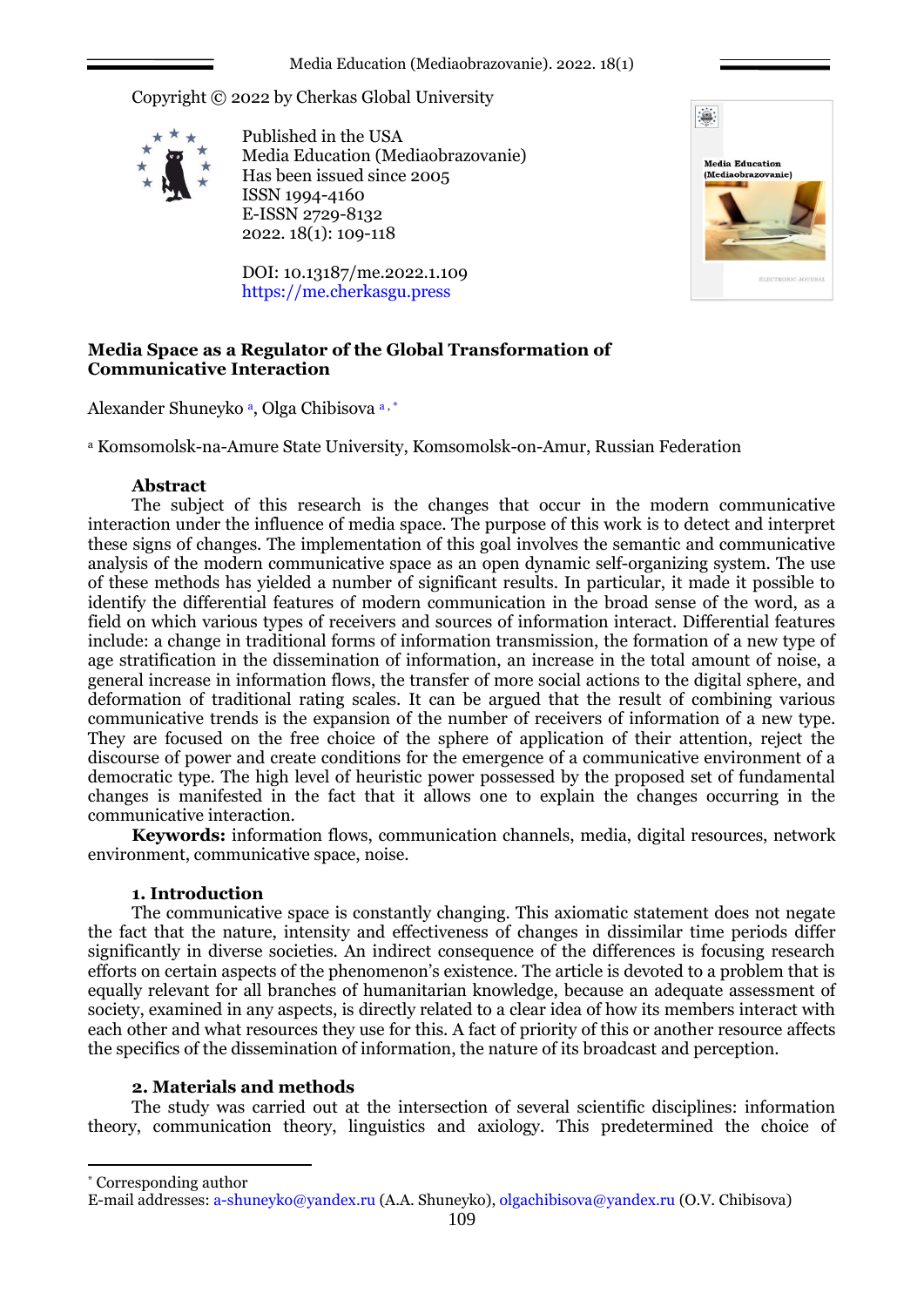interdisciplinary methods for research. First of all, they were semantic and communicative analyses which allow revealing the meaning and mechanisms of ongoing changes. These methods take into account pragmatic characteristics of changes and their interaction with a participant of communicative processes. The analysis materials are network reality, displayed and structured as a public Internet, addressed to the ordinary user of information resources and services.

### **3. Discussion**

Media space is commonly defined as a space generated by electronic means of communication; a complex system which has a number of interconnected structural elements subject to the general laws of development of the whole (Hallin, 2020). Therefore, various disciplinary contexts actualize only certain semantic aspects of this phenomenon. Given this fact, scientists identify different possible directions of analysis of the media space. This article proposes the classification of these directions based on the functions performed by the media space.

Initially, the media space was created exclusively as a data bank, which defined its cumulative function as the first and initial one. The vast majority of aesthetically significant objects created by mankind have now been digitized: from books to films and architectural structures. This type of research includes, for example, the study of smart libraries working with the incorporation of smart technologies, smart users and smart services (Gul, Bano, 2019). It was proven that technologies narrowed the gap between library services and rapidly changing human needs. Another example is the investigation of the influence of foreign television cartoon programs on social behavior of children (Njiiri et al., 2018). It showed that children's new television viewing habits let media effects take toll on their lives both in the short and in the long term. Currently, various types of artistic objects are being created within the media space for network use, which are also subjected to scientific scrutinizing. One of them is fan fiction (fanfic), researched by J. Fathallah. The scientist stated as this online practice is the fastest growing form of writing in the world, digital read-write platforms should account for its social and legal context (Fathallah, 2018).

The study of the epistemological function of the media space can be called the next direction of research, which manifests itself in the fact that the information accumulated in the network is being used as a basis for creating new information, as a source of scientific knowledge in various fields. This became possible with the advent of analytical type programs and the first search engines. Among this kind of research, one should note the work examining the publication practices in the field of communication and media studies in Scopus-indexed journals. The researcher found that the publisher's location highly influences the content of a journal in the sense that "authors from dependent countries are underrepresented in the most prestigious journals … and tend to look for alternative ways to produce noticeable publications" (Demeter, 2018: 1001). Other papers are on reviewing articles published in the 19th and 20th century aimed at identifying teachers and learner's characteristics such as affective, cognitive and social factors that impact learning and teaching environment in media studies (Kabha, 2019) and on digital literacy and the need to improve curricula for its teaching as an interdisciplinary subject (Polizzi, 2020).

The suggestive function is manifested in the fact that the resources of the media space are likely to have a hidden effect on their users. That is, when filled with information, a person relaxes and weakens his psychological defense, as a result of which he becomes the most vulnerable. Such an impact is aimed at forming a certain attitude in the recipient's psyche. This is evident in ads of all types, especially in humorous video genres such as skits, pranks, or humorous vlogs and gaming videos. The effectiveness of such advertising depends, among other things, on the precise determination of the moment the brand is shown in a particular video (Vermeulen et al., 2019). A.P. Stepnov and L.A. Stepnova offer their own methodology for identifying the focus of information materials on the formation of meanings that promote extremism, non-traditional sexual relations among minors, drugs, suicide, pornography (Stepnov, Stepnova, 2014). Recognizing the effectiveness of the fight against the manipulation of people's minds in the media space, both on the basis of technological algorithms and on qualitative analytics, A Levitskaya and A. Fedorov still consider the best mass media education of the audience which contributes to the development of its analytical thinking (Levitskaya, Fedorov, 2020).

The resources of the media space began to be used to mislead opponents of various types (people, their groups, states), which, in turn, became the direction of research into its conspiratorial or disorientation function. It consists in the fact that media space is used not only to transmit and store information, but also to hide it from a certain group. It may reflect purposeful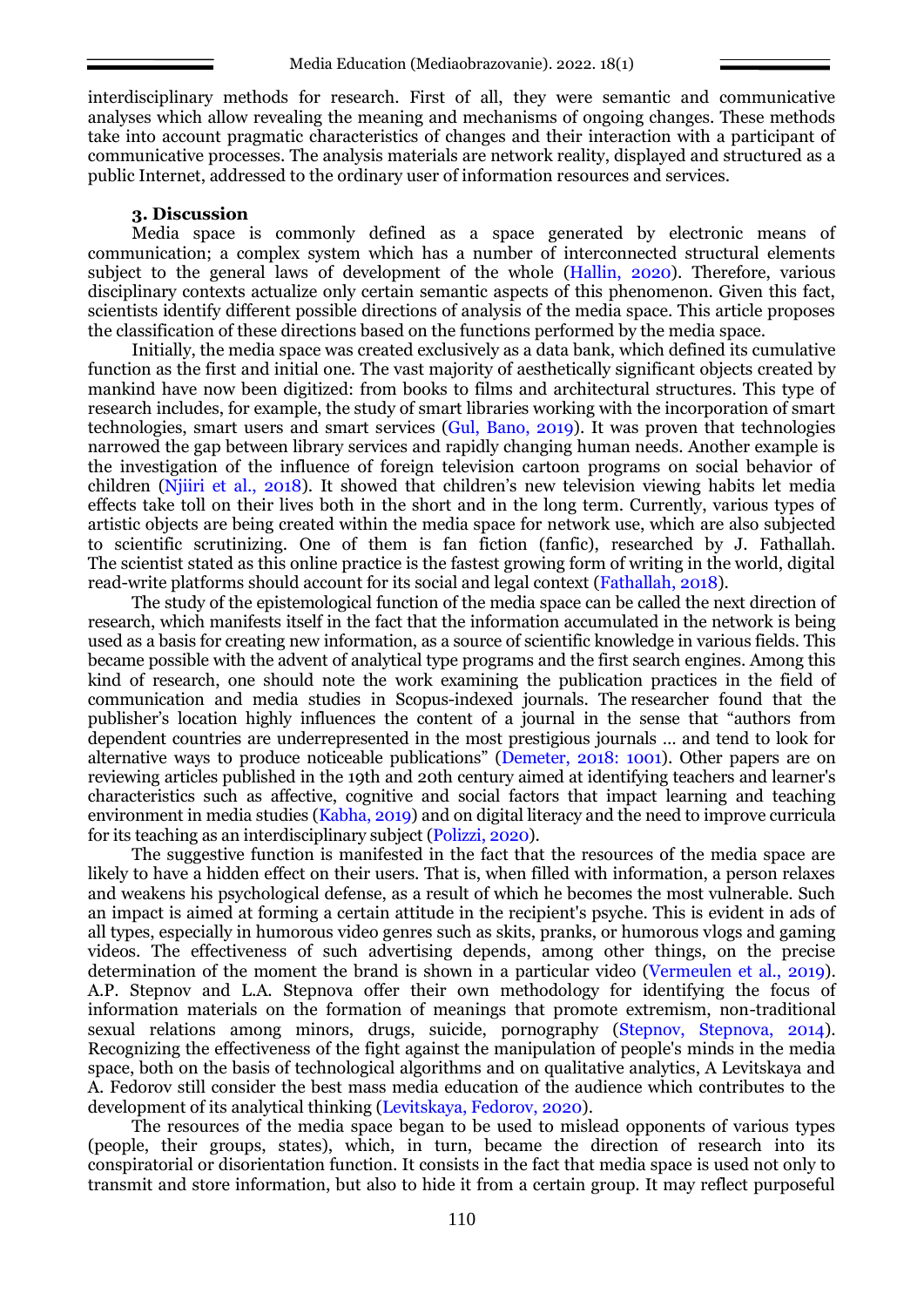aspirations to create to some extent untrue or false ideas about a segment of the world or the world as a whole. This is achieved in two main ways: due to various kinds of distortions of information and its replacement with misinformation. This type of work includes the study of J. Moffitt, C. King and K.M. Carley, who investigated COVID-19 origin conspiracy theory tweets. They found that such tweets were supported by news sites with low fact-checking scores and amplified by bots (Moffitt at al., 2021). D.O. Timoshkin examined the practices presented in Russian-speaking "migrant" groups on the VKontakte social network. The services of many of these groups can be openly fraudulent and involve huge risks, since the administration of the groups is more interested in their own profit than in helping the migrant (Timoshkin, 2019: 62). With the help of media space, a person has the opportunity to determine the point of his location with a high degree of accuracy. However, geolocation data can also be used to commit criminal acts against both an individual citizen and the whole society as a whole (Mansoori, Welch, 2020). Speaking in general about the media space, one should note that there are other crimes, which are also related to the extraction, theft and distortion of information. Cybercriminals and cybercriminals are becoming more and more active participants in social processes in the media space (Palmieri et al., 2021).

With the help of media space, people carry out interpersonal communication in its various forms, establish, consolidate and interrupt interpersonal contacts through mail services and social networks. Studies of the communicative function of media space occupy an important place in the overall structure of media studies. Thus, the next work is of particular interest as it analyzes friendly contacts between same- and cross-gender bullies and same- and cross-gender victims using multiplex longitudinal social network (Hooijsma et al., 2020). It concludes that multidimensional similarity increased the likelihood of friendships for same-gender bullies targeting the same victims, but not for same-gender victims sharing bullies. According to N. Marchal, political discussions transferred in the digital context are characterized by growing hostility between ideologically opposed users and interaction between them is interrupted if one user speaks negatively about the political group of another (Marchal, 2021). Furthermore, media space becomes an organizer of real communicative interaction. This is most clearly manifested in the example of network games. Any such game creates and unites certain social groups, sets the types of interaction between them, determines the nature of their behavior, dictates the features of actions (Bell, 2021). That is, a virtual object deforms reality. Implicitly, this process takes place around any streaming platform and within any social network, such as streaming entertainment services Netflix and Spotify which "encourage global, intercultural connection and affinity" (Elkins, 2019).

The importance of studies of the noted issues cannot but grow in view of the rapid increase in the volume of media space. But it should be added that all the listed functions of the media space are not only essentially interconnected, but also always intersect in their specific manifestations, overlap each other in the process of implementation so that, in principle, none of the studies implements any one function in isolation.

#### **4. Results**

The change in the general structure of the communicative space was caused both by the very fact of the appearance of a virtual sphere in it, and by the fact that by its presence it triggered the emergence of meaningfully new oppositions in the former space. Thanks to this, the modern communicative space has acquired new peculiarities associated with a number of characteristics, namely, the ways of disseminating and using information, forms of interaction with it and the nature of its perception. The following features can be considered the most noteworthy.

(1) More and more people are turning digital. In absolute terms, the number of people who constantly turn to the digital sphere is steadily growing. This is characterized by a mass of indicators of various types: the number of users of mobile devices, the Internet, social networks, the number of accounts created, and time spent on the Internet.

According to the Global Digital report of *We Are Social* and *Hootsuite*, the total number of mobile connections in the world has reached 8.02 billion. In January 2021, 4.66 billion of the world's population used the Internet, and its penetration rate was 59.5 %. There are now 4.20 billion social media users in the world. On average, over 1.3 million new accounts were created every day during 2020, which equates to approximately 15.5 new users per second. An ordinary user of social networks spends 2 hours 25 minutes every day on these platforms, which corresponds to about one day a week minus time for sleep (We are…, 2021).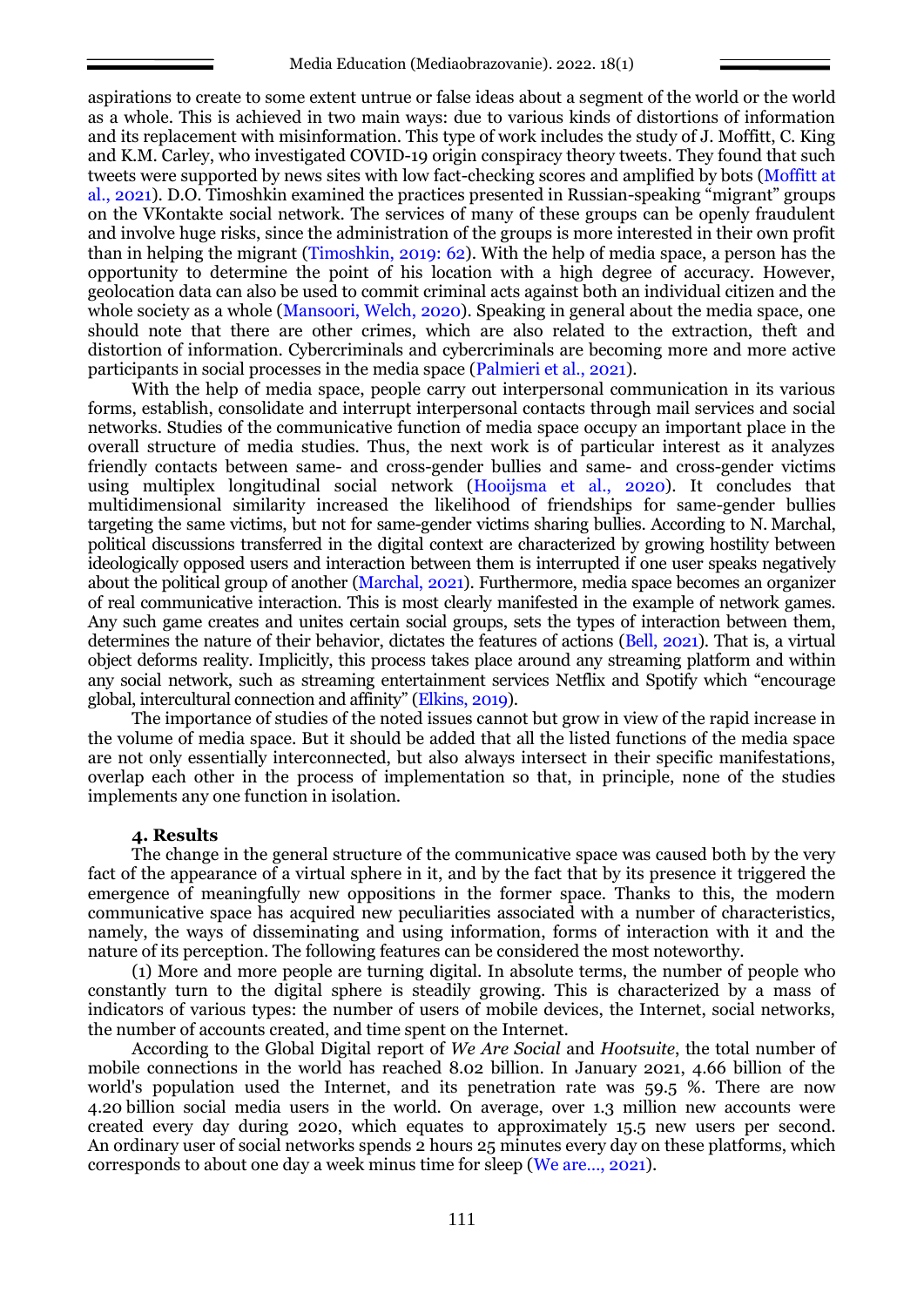Nevertheless, A.V. Smirnov's research showed that, despite the impressive growth of some indicators, the digitalization of Russian society is fragmented. His analysis revealed that from 2003 to 2018, the share of those using the Internet increased from 10 % to 73 % of the country's population. At the same time, the rates of Internet use for shopping increased 27 times (from 1 % to 33 %), 14 times – for communication (from 10 % to 73 %), 11 times – for increasing the cultural level and receiving news (from 6 % up to 62 % and from 6 % to 64 %, respectively), 10 times – for entertainment (from 6 % to 58 %). However, the proportion of the population using the Internet for work and, in particular, for training is growing rather slowly (6 and 3 times, respectively) (Smirnov, 2021: 140). The peak of mastering the practice of using the Internet falls at the age from 19 to 22 years, then the frequency decreases, by 45 years – by half, by 60 years – four times. (Smirnov, 2021: 141). It should be noted that young people use the Internet much more often to listen to music and check information on social networks. On the other hand, representatives of this age group are less likely to study information and reviews about goods or services, perform banking operations, read news and analytics (Media…, 2021).

Mass survey results provided by S.G. Davydov, allowed the scientist to cluster Russians by the level of digital competencies. High self-esteem was shown by 32 % of the respondents, whose average age is 36 years; above average 30 % of respondents, whose average age is 45 years. 18 % of respondents with an average age of 54 rated their digital competencies below average. The lowest self-esteem of their digital competencies belongs to 21 % of people with an average age of 64. Consequently, the level of self-esteem of their competencies decreases with age, while working citizens rate their competencies higher than non-working ones, and the share of women in the cluster with low self-esteem is  $62 \%$  (Davydov, 2021: 412). In the younger age groups of respondents, satisfaction with the existing competencies is higher than in the older ones. For Russians aged 18 to 24, the total share of those who answered "enough" is 82 %, while for the age group 60 and older it is 48 % (Davydov, 2021: 413).

Thus, in a digital society, social interactions are not only simplified, but information openness is also increased, and the costs of peripherality are reduced. The widespread use of digital technologies contributes to economic growth and an improvement in the quality of life of the population. Accordingly, the production and sales of computers and software, the number of users of resources and search engines, services and various kinds of services, the turnover of money and the degree of influence of the Network on decisions made by people are constantly growing.

(2) The demand for various types of information translators fundamentally changes among people of different ages. In any society, there is always an age differentiation in the dissemination of information, implying access to one kind of information and the prohibition of another. It is regulated at the state level by labeling sources according to age availability. The position in a social group also presupposes different degrees of admission to this or that information. At the family level, it manifests itself in a system of prohibitions: it's too early for you to know about this, you will grow up and you will learn. This system has existed for thousands of years and continues to this day. But the Internet, by the very fact of its presence, really and potentially destroys this system. Any information, in principle, becomes available to a person of any age.

The consequence of the destruction was that the younger generation is focused almost exclusively on the Internet while the middle and older generations retain their orientation towards traditional media. That is, generations are differentiated not by the type of access to information, but by the type of source or information channel.

For example, according to the Deloitte Research Center, the distribution of devices that Russians used to watch TV was as follows:  $81\% - TV$ ,  $80\% - smartphone$ ,  $71\% - labor, 69\%$ computer. At the same time, the TV set usage index among respondents aged 50-54 was 95 %, which is the highest indicator relative to other ages. The lowest TV set usage index is observed among the representatives of the age groups 14-19 and 20-24 years old (78 % and 84 %, respectively) (Media…, 2021).

As for the specifics of the consumption of information content, it should be added that the trust of Russian residents in classical sources of information – television and/or official Internet sites – is gradually decreasing. Thus, the share of Russians who are oriented towards television is 23 % today, and the share of citizens who trust news and official sites is 32 %. At the same time, the popularity of such a source of information as social networks and blogs approached the figure of 25 %. It is noteworthy that respondents between the ages of 14 and 29 are the only age group that tends to rely primarily on social networks and blogs (33 %) (Media…, 2021).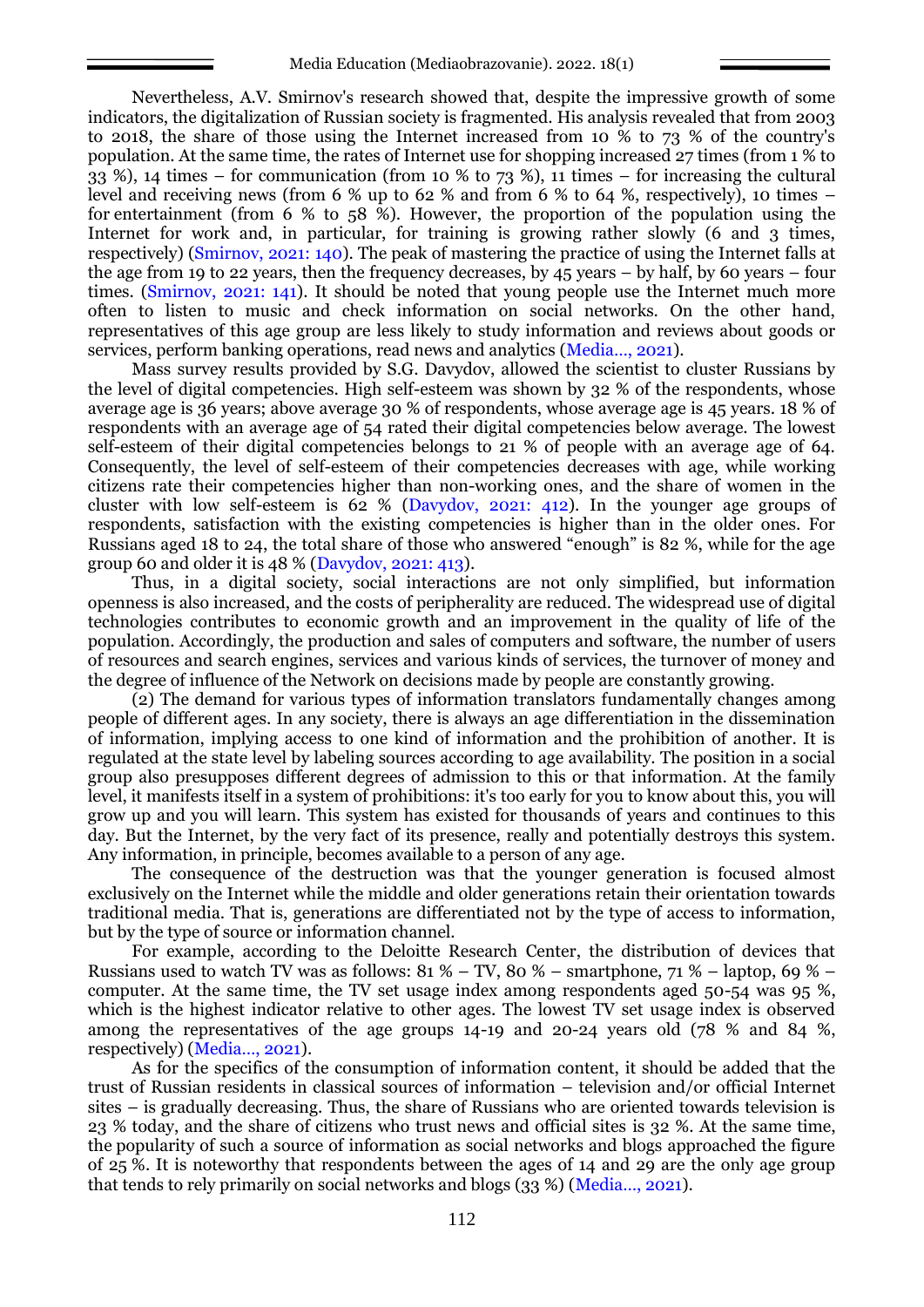A group of scientists from the Faculty of Journalism of Moscow State University studied the motivational factors of using various types of media by young people. They concluded that the need for socialization and self-actualization is in the first place, it is followed by entertainment, informational, educational and instrumental needs. Traditional motives for obtaining information are not so relevant. Young respondents are more likely to turn to media to communicate with peers, find entertaining content, and express themselves in the process of creating their own content for digital platforms. The leading place in the structure of media consumption is occupied by online media, and traditional media either do not generate interest at all, or are consumed only in the background (Dunas et al., 2020: 19). The study of students' news consumption behaviour in the United Kingdom and Turkey proved practically the same: traditional media have almost been replaced by online media as "the modality of traditional media does not easily fit in with youth's daily routine of studies, work and commute" (Yanardagoglu, 2020).

(3) Information interaction is constantly being modernized and intensified. An elementary classification of indicators of changes in the information environment is their division into qualitative and quantitative. The first is, first of all, the form that information takes when transmitted from one person to another. In this case, we are talking about the methods of information communication, as well as the previous methods of imprinting information with the possibility of its subsequent transmission by means of a certain medium. The revolutionary events in the field of communication were the emergence of graphics and writing, then radio communication and telephone communication. From the moment the Web became public, companies that offer various types of services on it have fought for users offering them more services and improving their quality.

This primarily concerns global search engines, which are powerful financial, technological and scientific conglomerates. They are constantly improving mechanisms for finding information and filtering out noise. But besides this their primary purpose, they offer their users more and more services. For example, the world's largest and most influential search engine, Google, currently offers over 30 services, including YouTube, Gmail, Google Maps, Google Alerts and Google Hangouts. Special literature is published that acquaints its readers with new Google services and ways to master them (Avraam, Athanasopoulos, 2020; Bronnikova, Zaytseva, 2021; Ricaurt, Florez, 2021).

Second, there is an expansion of communication interaction due to the inclusion of communication with smart devices, the so-called "talking machines" that respond to a person through voice interfaces. Among them, smart speakers should be singled out separately, since their use is fundamentally different from the use of voice assistants available on smartphones through mobile applications. A.M. Korbut identified the following communicative features of communication with artificial intelligence as an interaction partner: prosodic modification (increasing the volume, slowing down speech, intonation underlining); semantic modification (replacement of words and shortening the length of phrases); phonetic modification (it is better to speak loudly, slowly, with long pauses) (Korbut, 2021: 208). Another thing which is worth mentioning is that these devices also collect audio data, so it is essential for the users to avoid disclosing sensitive information or revealing private talks to smart speakers because of their privacy concerns (Xu et al., 2022: 192).

Mastering any new technological form somehow leads to its interiorization and, as a result, users often perceive their gadgets as a kind of extension of their personal space or even an extension of their personality (Dunas et al., 2020: 19). This partly explains the fact that the share of "novelty hunters" is steadily growing: 9 % of the population is the share of respondents who try to buy a technical novelty as soon as it enters the market, and 21 % is the share of respondents who buy equipment before the majority of users have it (Media…, 2021).

In contrast to the analysis of the qualitative aspect of information relations, the consideration of information interaction in a quantitative aspect determines its accessibility to members of society and the intensity at the level of specifically taken subjects of communication. This approach makes it possible to calculate the amount of information received on average by a person for a certain unit of time. For example, the British newspaper *The Guardian* published data in January 2000, according to which "a weekday edition of a newspaper contains as much information as the average person in the 17th century would be exposed to in their entire lifetime. The average British working day consists of 171 messages, 46 phone-calls, 22 emails, 15 internal memos and 19 items of external post" (Guardian, 2000). From 2010 to 2020, the number of materials that make up the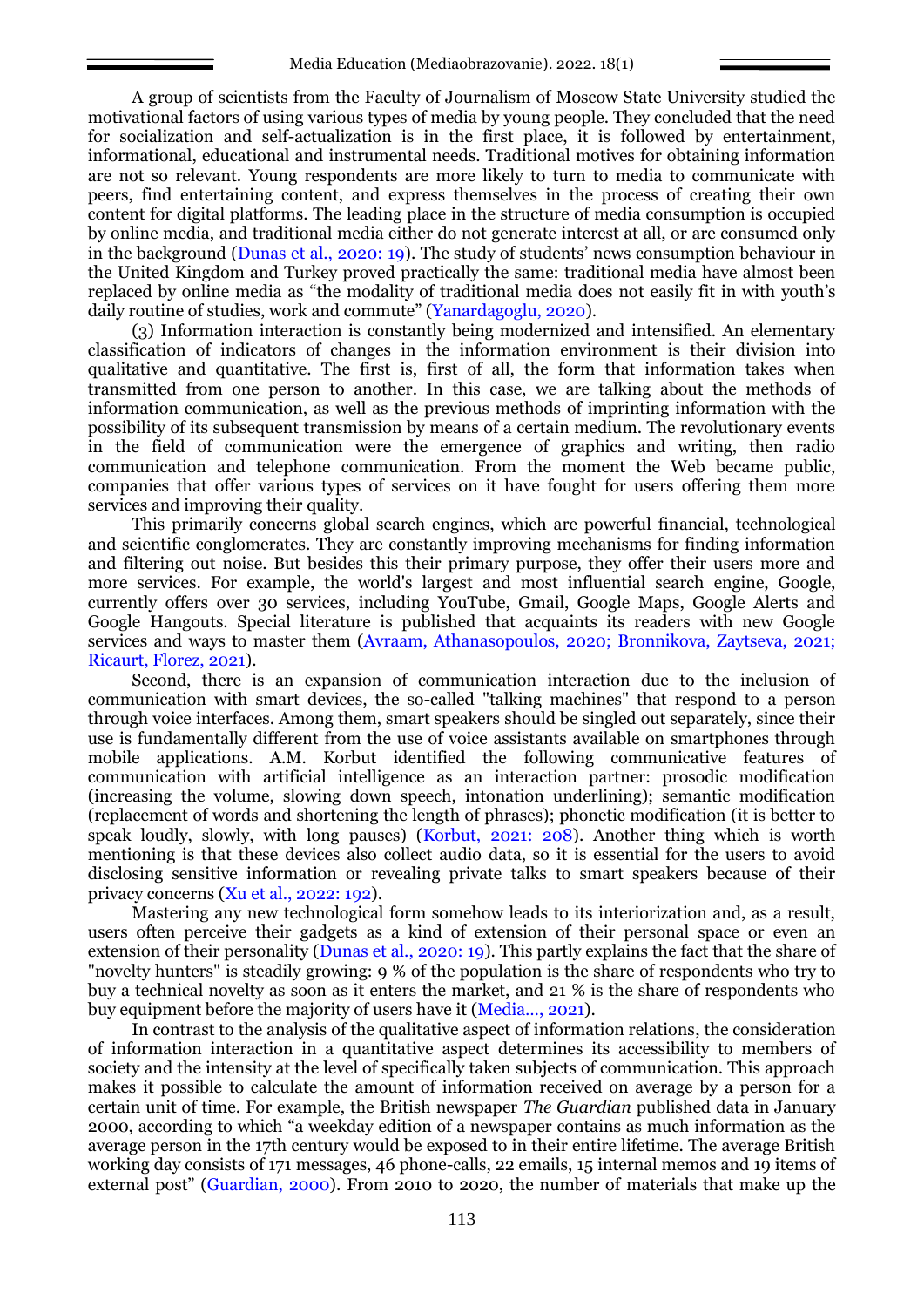resource base in the Factiva system, which represents more than 90 % of the Internet content in 25 languages, increased from 59.1 to 102.7 million materials per year (Sharikov, 2021).

(4) The level of informational noise increases significantly. Information noise is a basic concept of the theory of information and communication, which is traditionally understood as any reasons and factors that entail distortion of the message, complicate its understanding or make it difficult for the recipient to perceive the transmitted information. There are currently three main ways of understanding it.

Anything that interferes with the adequate perception of information is considered information noise. This includes all types of speech interference and all types of text complication. For example, S.P. Petrunina refers slips of the tongue and mistakes of hearing in oral spontaneous communication to the unintentional manifestations of information noise (Petrunina, 2006). The deliberate creation of speech-like noise can be used, in particular, to protect voice information in the general complex of measures to ensure information security of organizations (hiding the fact of negotiations, their subject and content) (Horev, Tsarev, 2017). A full list of these obstacles has not been compiled, because it turns out to depend on the level of linguistic competence and the characteristics of a particular person's perception. For example, one person perceives a mosquito squeak as noise, while for the other even the roar of a mountain waterfall is not noise.

Information noise is thought to be an unmotivated duplication of information already available in one or another storage or consciousness. This information is usually referred to as zero information. Note that in this aspect most of the information accumulated by a person refers to noise. The main sources of such information noise include the media, which cover as much information as possible to attract and retain the audience's attention. In addition, the media space is replete with annoying advertising messages that are repeated many times at short intervals.

Information noise is also supposed to be a purely psychological factor – a set of information that tires a person. With this understanding, useful and harmful, true and false information can be called noise in such an amount that causes overload and fatigue in a person. With an unfavorable combination of objective reasons (a large amount of data supplied in a short period of time) and subjective factors (personal characteristics of the consuming subject), information noise can cause information overload. In turn, violation of the measure often leads to the fact that an increase in the amount of information received does not give the expected results, but, on the contrary, causes the opposite effect. In the scientific literature, such terms as information overeating, information obesity (infobesity), information intoxication (infoxication) and information burnout (media bulimia) have appeared.

Information overloads can cause various forms of mental illness in people, weaken people's ability to think, and reduce their creative potential. Mkrtycheva K.B. and Melikova T.A. conducted a study aimed at identifying the impact of information on student youth. It showed that more than 90 % of the respondents admit that regardless of their desire, every day they receive from 30 % to 80 % of information that is useless to them. As a result, on average 79 % of survey participants feel oversaturated with information, and 61 % feel annoyed and tired from the amount of information they receive (Mkrtycheva, Melikova, 2020: 142).

In this case, it is not important for us how the essence of information noise is determined. It is important that in any definition it always accompanies information and its volumes grow with the increase in the amount of information.

(5) An increasing number of social actions are transferred to the digital sphere, their set and proportion is constantly growing, respectively, the functionality of the digital sphere is expanding. With the help of Internet resources, people participate in many daily activities, for example, follow the news; argue about politics, sports, music and cinema; maintain social connections with friends and family; make purchases; meet and look for work.

As a result, a fundamentally new phenomenon arises, called an "artificial sociality", which is "the empirical fact of the participation of artificial intelligence agents in social interactions as active mediators or participants in these interactions" (Rezaev, Tregubova, 2018: 43). The authors explain that an artificial intelligence agent is a device which activity mediates and records the manifestations of artificial intelligence. As an example of such a device, they cite the Google search engine, the effectiveness of which is ensured by the fact that many people use it to find information. Google's algorithms accumulate information about users' network transitions and, on their basis, "learn" what to display in a search query.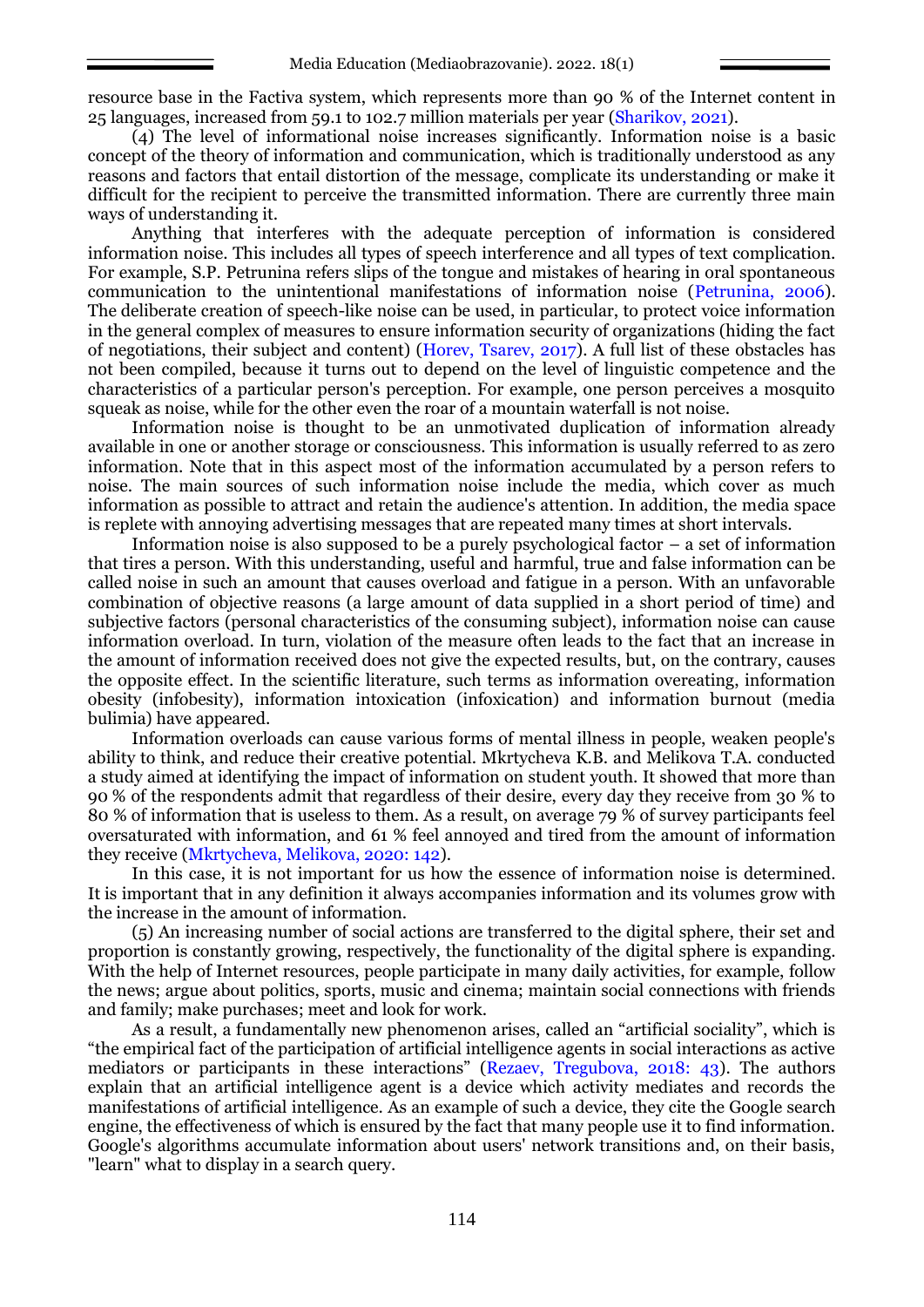The sphere of socialization of a person in the digital space is communication, translated into the language of algorithms for writing and images, conditioned by the norms and rules of communication learned by a person in the processes of information exchange. Digitalization changes the cultural memory of an individual, since the infospace does not guarantee the authenticity of the historical context; increases the level of abstractness of the social interaction and expands the freedom of communicative one. Entering into a special relationship with the information world on the everyday basis forms a new consciousness, new habits and behavior.

S.V. Davedenko examines the notion of a "digital simulacrum" which implies a pseudo-sign that replaces reality with the help of special software. She proposes the concept of a "digital centric personality" that is a person identified with his or her professional-activity status (streamer, blogger, tik tok user, gamer, etc.). The attribute "digital centric" means that the person pertains to a "digital simulacrum" but at the same time preserves some anthropic, human values as opposed to those of an artificial intelligence. In other words, such a person represents a kind of synthesis of an anthropic personality with artificial intelligence (Davedenko, 2021: 94).

The coronavirus epidemic forced teachers and students to quickly switch to distance learning through various media technologies. Like any other form of knowledge acquisition, online education has its advantages and disadvantages. But, it is one thing when an educational institution is initially focused on the development of distance learning, and another thing when only external circumstances have pushed an educational institution towards it. According to J. Gregorc and A. H. Resnik's research of different types of distance learning, students did not participate effectively or actively when the cameras were off, despite the fact that they noted that the camera being turned on made them uncomfortable and cited non-camera methods as their favourite (Gregorc, Resnik, 2022: 273). Nevertheless, the transfer of education to the digital sphere helped not only to quickly get out of a difficult situation, but also to accumulate the experience necessary to increase the share of this social action in virtual reality.

The medical community is another contributor to social action in the digital space. Medical institutions create professional accounts to inform the population, promote medical services and simply communicate with a mass audience on topics related to medicine and health. How it happened previously in the family of indigenous peoples, see the work of A.V. Akhmetova (Akhmetova, 2021).

(6) The rating scales and the types of their transmission vary significantly. The position of a person in society is like coordinates, the expression of which is fixed by a set of different rating scales: rich – poor, boss – subordinate, famous – unknown, respected – disrespected, educated – uneducated, influential – powerless, law-abiding – criminal and etc.

All these rating scales are established by society through various channels: social institutions, public opinion, characteristics of the organism and financial flows. First of all, it is social institutions, through the systems of education, certification, promotion, rewards and punishments, various types of competitions, awards and titles that determine the coordinates of a person's position. According to I.V. Kondakov, the transformation of Pushkin – at the end of his life and against his will – into a chamber junker, a courtier of a very low rank, is an act that simultaneously humiliates the artist and secures him to the state as an animated property (Kondakov, 2021: 289). The Higher Attestation Commission, which establishes degrees and titles, has the right to deprive of them for ten years from the date of their assignment. According to the Minister of Science and Higher Education of the Russian Federation V. Falkov, from 2014 to 2020, over 360 Russian scientists were deprived of their Candidate or Doctor of Science degrees (TASS, 2020).

This was the case before the advent of the public web. So, in principle, it remains in a significant part now. But we are watching how the network shakes this system, changes and adjusts to its interests. The network can offer a real person the opportunity to ignore all existing social scales and build others in their place. For example, a person who in reality occupies extremely low positions on traditional scales can choose a network niche for himself where he will be the undisputed leader: in arguments on the forum, in any game, in collecting a certain type of information, and so on. The net allows deforming the scales. Or, a person who does not have the appropriate professional status may become one of the leading specialists in the subject. This is the case with the creators of thematic sites and all kinds of sofa analysts. It is extremely difficult to check or challenge this status in the civilized world under the law on the protection of personal information. Today, there is already an active change of authority among adolescents, who have replaced teachers and parents with bloggers who dictate their spiritual and material guidelines.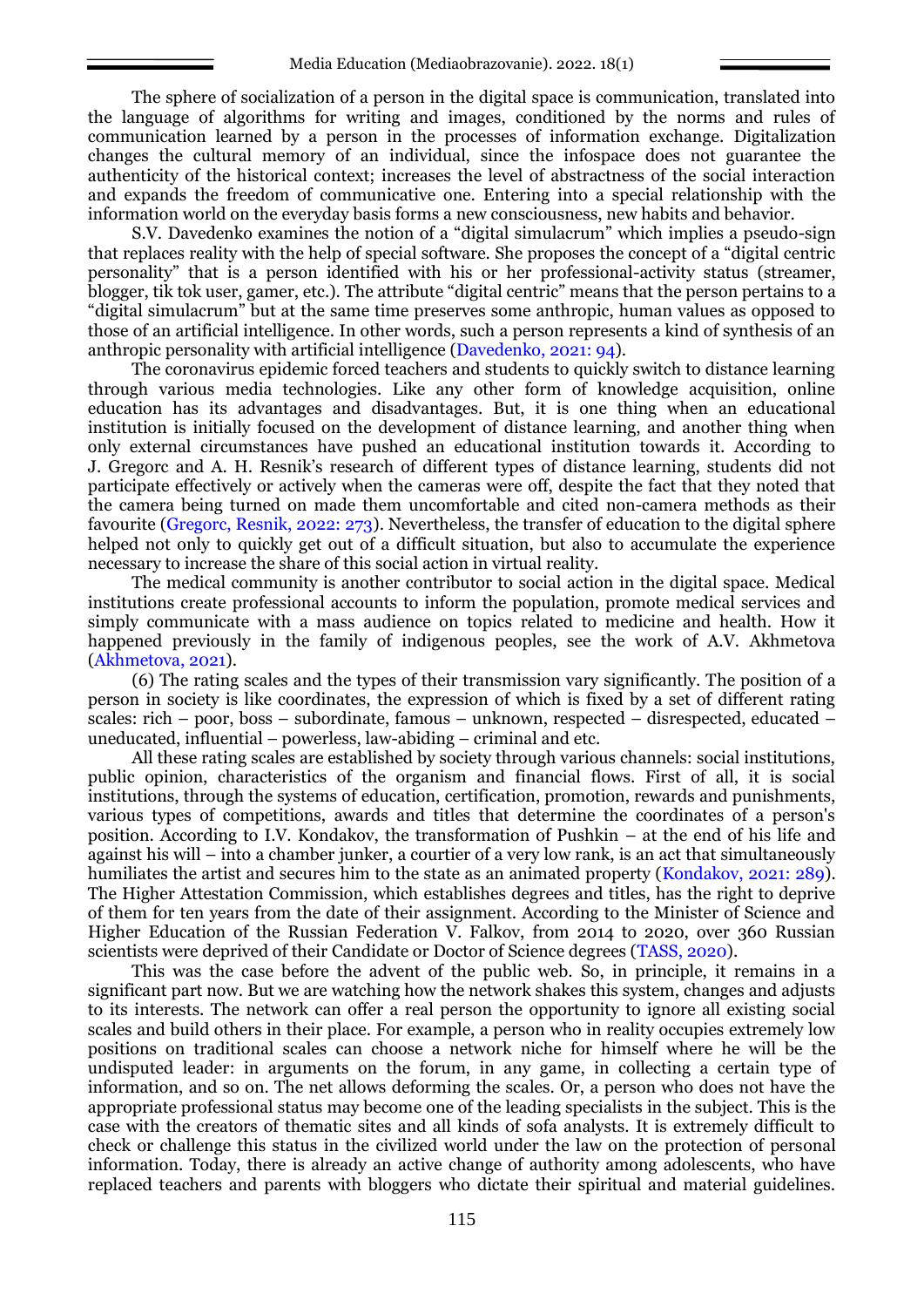The results of a survey of student youth, conducted by M.V. Zhizhina, showed that ideas about a blogger's personality are characterized by unambiguity and concepts with a positive semantic connotation. A blogger is assessed as a media, creative person with charisma, sociability, courage and a developed ability for self-presentation, which inspires and really helps in the form of useful advice and recommendations (Zhizhina, 2019: 44).

The network through the system of views, likes, number of subscribers, page quality creates new rating scales. People recognize their importance and seek to adapt to them. For this reason, paid services for boosting votes and subscribers are much in demand. A real event begins to be assessed by the reaction to it on the web; moreover, it is recognized as such only after publication on the web. The analogue of this in the pre-network world was the circulation of the publication, but the publication and the fact are different objects. A person's place on the web is a fundamentally new rating scale that may not coincide with any of the traditional ones and even oppose them. At the same time, the network itself should not be demonized: it is necessary to remember that it is, at its core, also a social institution.

### **5. Conclusion**

Two leading trends in the transformation of the modern communication space are the displacement of traditional media and an increase in the number of a new type of information receiver interested in the selection of information and capable of comparing different types of sources. The discourse of power was and remains one of the determining factors of the communicative space of Russia. But it is significantly squeezed out by other discourses: art, culture, sports, esotericism, and extreme. This leads to the fact that new generations have a choice between objects that are fundamentally different in the way of organization and semantics. Making this choice, they reject those media reflexes that bear the stamp of the discourse of power and accept those that do not have this stamp. In the long term, this will lead to irreversible consequences for Russia, since it destroys the basis for the effective use of the discourse of power. It can be assumed that similar trends are observed in Europe and America. At least, an indirect confirmation of this is the fact that the space turnover of show business is focused specifically on young people. The new generation prefers to consume not what is presented to it as a finished product, but to be in a free search for information. This reduces the authority of the information and, ultimately, can lead to a change in a number of communicative stereotypes.

### **References**

Akhmetova, 2021 – *Akhmetova, A.V.* (2021). Bio-Power concept ensuring health of indigenous population of Khabarovsk territory in 1950s-1960s. In: *European Proceedings of Social and Behavioral Sciences EPSBS*. 44-50. DOI: https://doi.org/10.15405/epsbs.2021.06.03.6

Avraam, Athanasopoulos, 2020 – *Avraam, C., Athanasopoulos, E.* (2020). Evaluation of the adoption and privacy risks of google prompts. *Lecture Notes in Computer Science*. 12418: 1-13. DOI: https://doi.org/10.1007/978-3-030-61638-0\_28

Bell,  $2021 - Bell$ , K. (2021). "I am sorry if I have ever given you guys any crap": the communicative practices within Telltale Games' online forums. *Critical Studies in Media Communication*. 38(2): 1-15. DOI: 10.1080/15295036.2021.1895440

Bronnikova, Zaytseva, 2021 – *Bronnikova, O., Zaytseva, A.* (2021). In Google we trust? The Internet giant as a subject of contention and appropriation for the Russian state and civil society. *First Monday*, 26(5). DOI: https://doi.org/10.5210/fm.v26i5.11709

Davedenko, 2021 – *Davedenko, S.V.* (2021). Tsifrovoe prostranstvo i algoritmicheskoe programmirovanie sotsializatsii lichnosti [Digital space and algorithmic programming of personal socialization]. *Vestnik Tverskogo gosudarstvennogo universiteta. Filosofiya*. 1(55): 85-94. [in Russian]

Davydov, 2021 – *Davydov, S.G*. (2021). Tsifrovye kompetentsii rossiyan i rabota na samoizolyatsii vo vremya pandemii COVID-19 [Digital competencies of Russians and work on selfisolation during the COVID-19 pandemic]. *Monitoring obshchestvennogo mneniya: ekonomicheskie i sotsial'nye peremeny*. 2: 403-422. DOI : https://doi.org/10.14515/monitoring. 2021.2.1913. [in Russian]

Demeter, 2018 – *Demeter, M.* (2018). Nobody Notices It? Qualitative inequalities of leading publications in communication and media studies research. *International Journal of Communication*. 12: 1001-1031.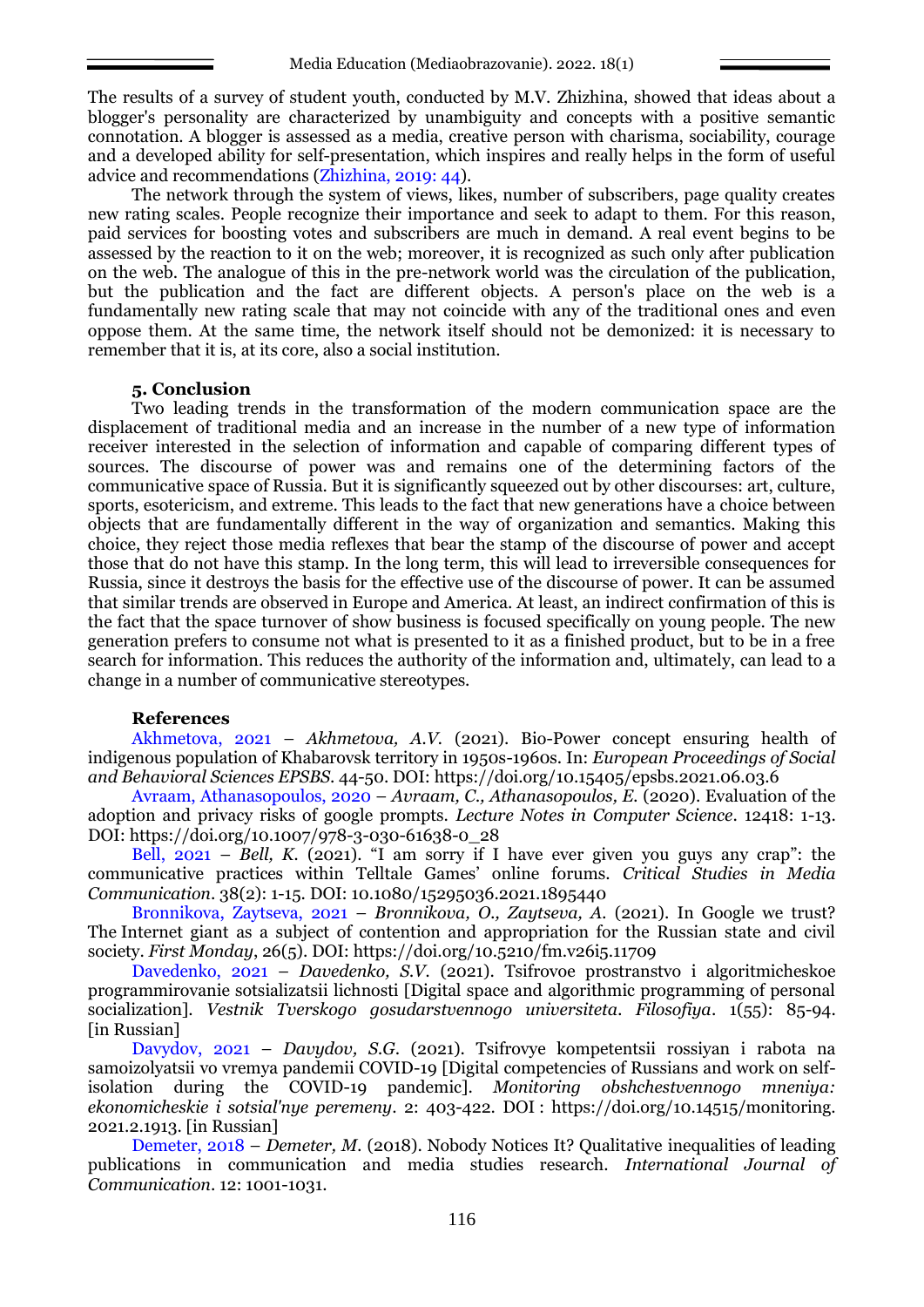Dunas et al., 2020 – *Dunas, D.V., Vartanov, S.A., Kulchitskaya, D.Yu., Salikhova, E.A., Tolokonnikova, A.V.* (2020). Motivatsionnye faktory media potrebleniya «tsifrovoi molodezhi» v Rossii: rezul'taty pilotnogo issledovaniya [Motivation factors in media consumption of "Digital Youth" in Russia: Results of a pilot study]. *Vestnik Moskovskogo universiteta. Zhurnalistika.* 2: 3-27. [in Russian]

Elkins, 2019 – *Elkins, E.* (2019). Algorithmic cosmopolitanism: on the global claims of digital entertainment platforms. *Critical Studies in Media Communication*. 36(4): 1-14. DOI: 10.1080/15295036.2019.1630743

Fathallah, 2018 – *Fathallah, J.* (2018). Digital fanfic in negotiation: LiveJournal, Archive of Our Own, and the affordances of read-write platforms. *Convergence: the journal of research into new media technologies*. 26(15): 135485651880667. DOI: 10.1177/1354856518806674

Gregorc, Resnik, 2022 – *Gregorc, J., Resnik, A.H.* (2022). Analysis of the effectiveness of different types of distance learning. *European Journal of Educational Research.* 11(1): 273-285. DOI: https://doi.org/10.12973/eu-jer.11.1.273

Guardian, 2000 – The Guardian. The Observer (2000). [Electronic resource]. URL: <https://www.theguardian.com/theobserver/2000/jan/16/newyou.life11>

Gul, Bano, 2019 – *Gul, S., Bano, S.* (2019). Smart libraries: an emerging and innovative technological habitat of 21st century. *The Electronic Library*. 37(5): 764-783. DOI: https://doi.org/10.1108/EL–02–2019–0052

Hallin, 2020 – *Hallin, D.C.* (2020). Comparative research, system change, and the complexity of media systems. *International Journal of Communication*. 14: 5775-5786.

Hooijsma et al., 2020 – *Hooijsma, M., Huitsing, G., Kisfalusi, D., Veenstra, R.* (2020). Multidimensional similarity in multiplex networks: friendships between same- and cross-gender bullies and same- and cross-gender victims. *Network Science*. 8(1): 79-96. DOI: 10.1017/nws.2020.1

Horev, Tsarev, 2017 – *Horev, A.A., Tsarev, N.V.* (2017). Sposob i algoritm formirovaniya rechepodobnoi pomekhi [Method and algorithm for formation of speech-like interference]. *Vestnik Voronezhskogo gosudarstvennogo universiteta. Sistemnyi analiz i informatsionnye tekhnologii*. 1: 57-67. [in Russian]

Kabha, 2019 – *Kabha, R.* (2019). Cognitive, affective, social and cultural aspects of teaching and learning in media studies. *European Journal of Educational Research*. 8(4): 1287-1294. DOI: 10.12973/eu–jer.8.4.1287

Kondakov, 2021 – *Kondakov, I.V.* (2021). "Petra tvoren'e": gossluzhba v kontekste rossiiskoi kul'tury ["Peter's Creation": State Service in the Context of Russian Culture]. *Vestnik Russkoi khristianskoi gumanitarnoi akademii*. 22(1): 283-294. [in Russian]

Korbut, 2021 – *Korbut, A.M.* (2021). Odomashnivanie iskusstvennogo intellekta: umnye kolonki i transformatsiya povsednevnoi zhizni [Domestication of artificial intelligence: smart speakers and transformation of everyday life]. *Monitoring obshchestvennogo mneniya: ekonomicheskie i sotsial'nye peremeny*. 1: 193-216. DOI: https://doi.org/10.14515/monitoring. 2021.1.1808 [in Russian]

Levitskaya, Fedorov, 2020 – *Levitskaya, A., Fedorov, A.* (2020). Typology and mechanisms of media manipulation. *International Journal of Media and Information Literacy.* 5(1): 69-78. DOI: 10.13187/ijmil.2020.1.69

Mansoori, Welch, 2020 – *Mansoori, M., Welch, I.* (2020). How do they find us? A study of geolocation tracking techniques of malicious web sites. *Computers & Security*. 97: 101948. DOI: https://doi.org/10.1016/j.cose.2020.101948

Marchal, 2021 – *Marchal, N.* (2021). "Be Nice or Leave Me Alone": An Intergroup Perspective on Affective Polarization in Online Political Discussions. *Communication Research*. 48(3): 1-23. DOI: 10.1177/00936502211042516

Media…, 2021 – Media consumption in Russia (2021). [Electronic resource]. URL: https://www2.deloitte.com/ru/ru/pages/technology-media-and-telecommunications/articles/media consumption-in-Russia-2021

Mkrtycheva, Melikova, 2020 – *Mkrtycheva, K.B., Melikova, T.A.* (2020). Rasprostranenie mediabulemii v studencheskoi srede [Dissemination of media bulimia in student environment]. *Ekonomicheskie i gumanitarnye issledovaniya regionov*. 3: 137-142. [in Russian]

Moffitt at al., 2021 – *Moffitt, J., King, C., Carley, K.M.* (2021). Hunting conspiracy theories during the COVID-19 pandemic. *Social Media + Society*. 7(3): 205630512110432. DOI: 10.1177/20563051211043212